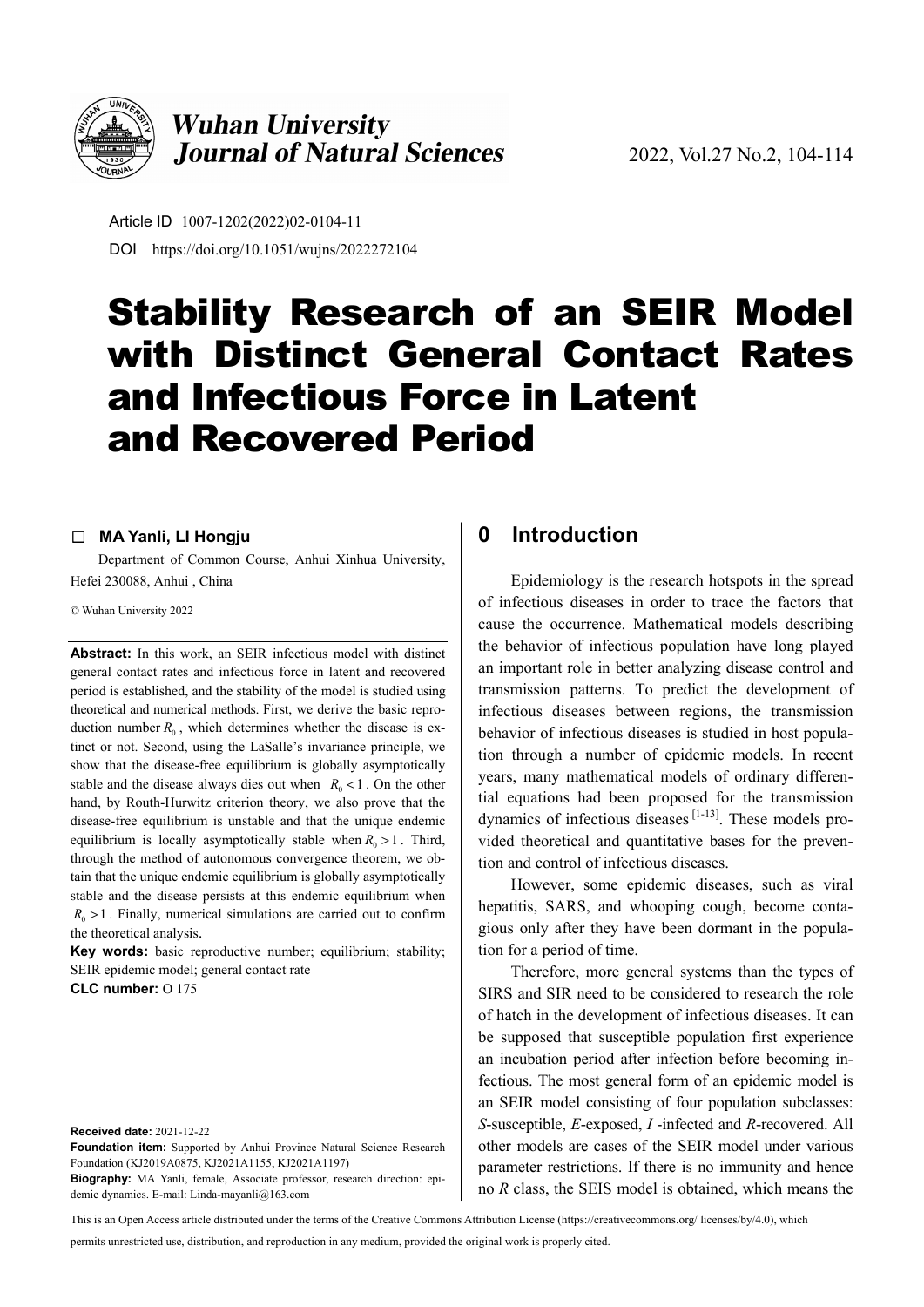average period of immunity tends to be zero.

Many epidemic models with the infectious force in the latent period have been performed. Li  $^{[14]}$  analyzed the global dynamics of an SEIR model with varying total population size. Sun  $^{[15]}$  discussed the global dynamics of an SEIR model with a varying total population size and vaccination. Sun and Hsiehc<sup>[16]</sup> studied the global analysis of an SEIR model with varying population size and vaccination. Yuan *et al* [17] considered threshold dynamics in an SEIRS model with latency and temporary immunity.  $Zhang<sup>[18]</sup> studied global asymptotic stability of a delayed$ SEIRS epidemic model with saturation incidence. Zhang *et*   $al^{[19]}$  considered an SEIR epidemic system with nonlinear transmission rate. Trawicki<sup>[20]</sup> proposed a deterministic SEIRS epidemic model for modeling vital dynamics, vaccinations, and temporary immunity. We can see that the disease models mentioned above do not consider the infectious force in the latent and recovered period. However, for infectious diseases such as hepatitis C and condyloma acuminatum, incubation and recovery periods may be contagious. Although it is difficult to measure infectivity exactly, it is generally accepted that the degree of infectivity declines with the acquisition of immunity.

The incidence of diseases plays an extremely important role in the analysis of infectious disease models. Incidence should be recorded as  $\frac{\beta C(N) S I}{N}$ *N*  $\frac{\beta C(N) S I}{N}$ , where *N* is the total population size. In many models of epidemiology, the bilinear incidence rate  $\beta SI$  and the standard incidence rate  $\frac{\beta SI}{\gamma}$ *N*  $\frac{\beta SI}{\gamma}$  are often considered<sup>[20-22]</sup>. The bilinear incidence rate is duce to the law of mass action. It has been pointed out that for standard incidence rate, it may be a good approximation if the number of available partners is large enough and everybody could not make more contacts than it is practically feasible<sup>[23, 24]</sup>. It has been suggested by several authors that the disease transmission process may have a saturation incidence rate, generally written as  $\frac{aSI}{1 + bI}$ , where *aI* measures the infectivity of the disease and  $\frac{1}{1 + bI}$  measures the inhibitory effect of behavioral changes or the crowding effect of infected individuals when the number of susceptible individuals increases. Compared with bilinear and standard incidence rate, saturating incidence rate may be a better fit for our actual situation. Several authors have studied epidemic models with saturation incidence rate<sup>[25-29]</sup>. In this paper, we in-

troduce the general contact rate  $\beta(N)SI$  into the infec-

tious disease model, which is more extensive.

In this paper, motivated by the work of Refs.[13-30], we study an SEIR epidemic model with different general contact rates, which also has the infectious force in the exposed and recovered period. In Section 1, we formulate an SEIR model with different general contact rates, which also has the infectious force in the exposed and recovered period. In Section 2, we determine the basic reproduction number, obtain the existence of equilibriums and study the global stability of disease-free equilibrium by LaSalle's invariance principle. In Section 3, we analyze the local stability of the unique endemic equilibrium by Routh-Hurwitz criterion theory. In Section 4, we prove the unique endemic equilibrium is globally asymptotically stable through the limiting equation theory and the periodic orbit stability theory. In Section 5, we carry out numerical simulations to confirm the theoretical analysis. In the last section, we give a conclusion and prospect for the research work.

#### **1 Model Formulation**

In this work, we are interested in an SEIR model with different general contact rates, which also has the infectious force in the exposed and recovered period.

The total population is assumed to be divided into four distinct epidemiological subgroups, namely susceptible, latent, infectious and recovered (removed), with sizes denoted by  $S(t)$ ,  $E(t)$ ,  $I(t)$ , and  $R(t)$ , respectively. The size of the total population is expressed in  $N(t)$  at time *t*, where  $N(t) = S(t) + E(t) + I(t) + R(t)$ . The transfer mechanism for the class *S* to the class *E* is guided by the function:

 $f(t) = \beta_1(N) SE + \beta_2(N) SI + \beta_3(N) SR$ where  $\beta_i(N)$  ( $i = 1, 2, 3$ ) are general contact rate, which satisfies the following assumptions, for  $N > 0$ ,  $\beta_i(N) > 0$ ,  $\beta'_i(N) \le 0$ ,  $(N\beta_i(N))' \ge 0$ ,  $(\beta_i(N))^2 +$  $((N \beta_{i}(N))')^{2} > 0$ .

We construct the ordinary differential equation of the SEIR epidemic model as follows:

$$
\begin{cases}\n\frac{dS}{dt} = A - \beta_1(N)SE - \beta_2(N)SI - \beta_3(N)SR - dS \\
\frac{dE}{dt} = \beta_1(N)SE + \beta_2(N)SI + \beta_3(N)SR - (\gamma + d + \alpha_1 + k_1)E \\
\frac{dI}{dt} = \gamma E - (\varepsilon + d + \alpha_2 + k_2)I \\
\frac{dR}{dt} = \varepsilon I - dR\n\end{cases}
$$

(1)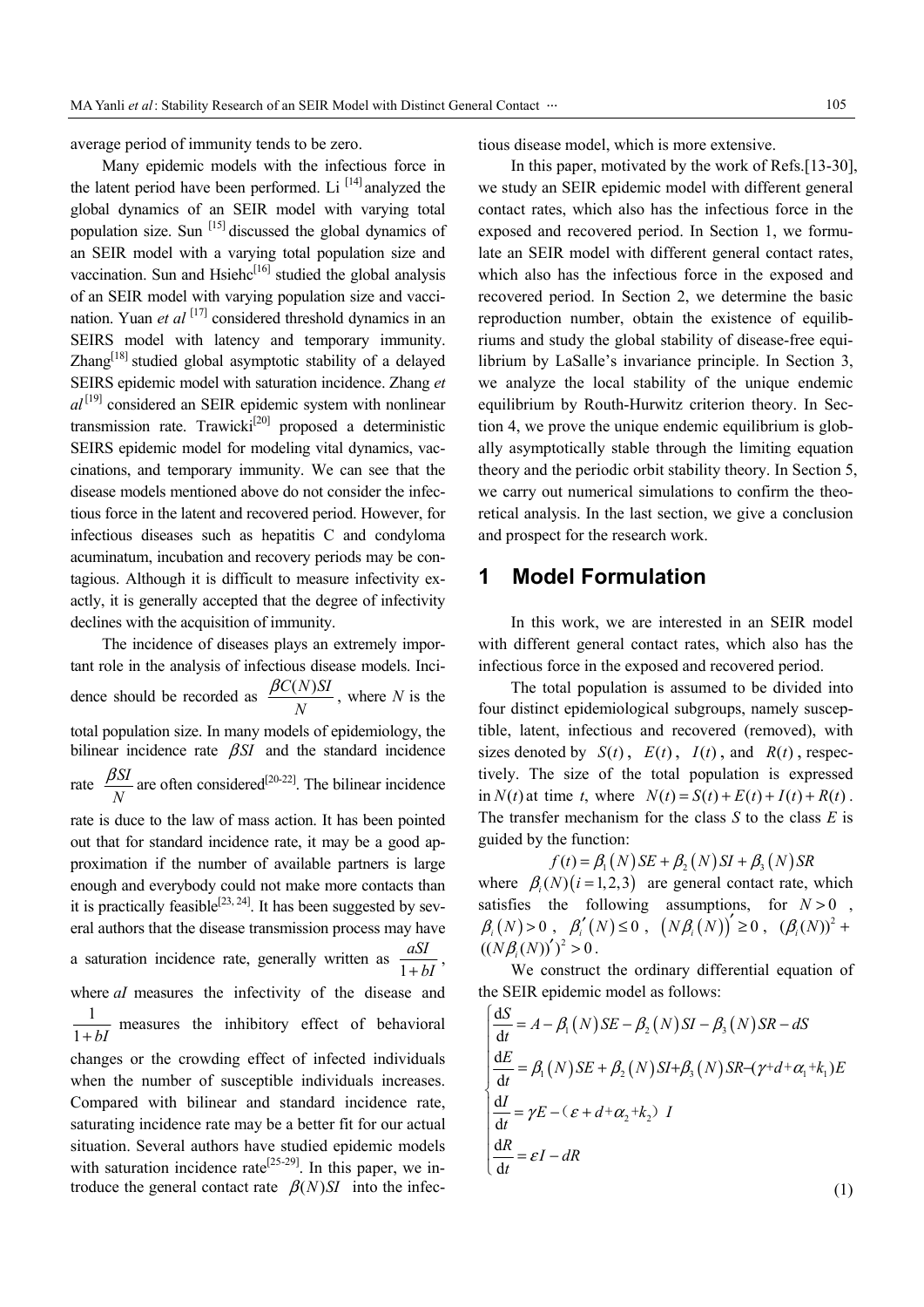where  $\vec{A}$  is a constant recruitment rate of the population;  $\beta_1(N)$  *SE*,  $\beta_2(N)$  *SI*,  $\beta_3(N)$  *SR* are general contact rates in the latent, infectious and recovered period, respectively;  $\alpha_1, \alpha_2$  are the rates of disease-caused death of the exposed and the infectious, respectively; *d* is the natural death rate of the population;  $k_1$ ,  $k_2$  are the elimination rates of the exposed and the infectious, respectively;  $\gamma$  is the transfer rates between the exposed and the infectious;  $\varepsilon$  is the removed rate from the infective class to the recovered class. The above parameters are positive.

umming up the four equations of system (1) and denoting  $N(t) = S(t) + E(t) + I(t) + R(t)$ 

having

$$
N' = A - dN - (\alpha_1 + k_1)E - (\alpha_2 + k_2)I
$$

From the formula of N', we obtain  $\lim_{t \to \infty} \sup(N) = \frac{A}{d}$ .

From a biological point of view, we study system (1) in the following feasible region

$$
D = \left\{ (S, E, I, R) \in \mathbf{R}_{+}^{4} \middle| S \ge 0, E \ge 0, I \ge 0, R \ge 0, S + E + I + R \le \frac{A}{d} \right\}
$$

where  $\mathbb{R}^4$  represents the non-negative cone and its lower dimensional faces. It can be shown that *D* is positively invariant with respect to (1).

## **2 Stability Analysis of the Disease-Free Equilibrium**

In this work, we aim to show the existence of a disease-free equilibrium and an endemic equilibrium of system (1) by solving equations and study the global stability of the disease-free equilibrium  $E_0(A/d, 0, 0, 0)$ by Routh-Hurwitz criterion theory and LaSalle's invariance principle.

Let the right side of equation (1) be zero, and by calculating formula (2), we get

$$
\begin{cases}\nS = \frac{A((\delta - d)\omega - \gamma(d + \varepsilon))}{(\beta_1(N)\omega + \beta_2(N)\gamma + \beta_3(N)\frac{\varepsilon\gamma}{d})(A - dN) + d((\delta - d)\omega - \gamma(d + \varepsilon))} \\
E = \frac{\omega(A - dN)}{(\delta - d)\omega - \gamma(d + \varepsilon)} \\
I = \frac{\gamma(A - dN)}{(\delta - d)\omega - \gamma(d + \varepsilon)} \\
R = \frac{\varepsilon\gamma}{d}(A - dN) \\
R = \frac{d}{(\delta - d)\omega - \gamma(d + \varepsilon)}\n\end{cases}
$$
\n(2)

where  $\delta = d + \alpha_1 + k_1 + \gamma$ ,  $\omega = d + \alpha_2 + k_2 + \varepsilon$ , and we have the following equation about *N*:  $F(N)(A-dN) = 0$ 

where

$$
F(N) = -\frac{A}{d} (\beta_1(N) \omega + \beta_2(N) \gamma + \beta_3(N) \epsilon \gamma/d)
$$

$$
\cdot (\omega + \gamma + \epsilon \gamma/d) - \delta \omega d ((\delta - d) \omega - \gamma d + \epsilon)
$$

$$
+ \delta \omega d N (\beta_1(N) \omega + \beta_2(N) \gamma + \beta_3(N) \epsilon \gamma/d)
$$

So system (2) always has the disease-free equilibrium  $E_0\left(\frac{A}{d}, 0, 0, 0\right)$  in the interval  $\left(0, \frac{A}{d}\right)$ . Since  $F(0) = -\frac{A}{d} \left( \beta_1(0)\omega + \beta_2(0)\gamma + \beta_3(0)\frac{\varepsilon \gamma}{d} \right) (\omega + \gamma)$  $-\delta \omega d ((\delta - d) \omega - \gamma (d + \varepsilon)) < 0$  $F\left(\frac{A}{d}\right) = \delta \omega d\left((\delta - d)\omega - \gamma(d + \varepsilon)\right)$ 

$$
\left(\frac{A}{d}\left(\frac{\beta_1\left(\frac{A}{d}\right)\omega+\beta_2\left(\frac{A}{d}\right)\gamma+\beta_3\left(\frac{A}{d}\right)\frac{\epsilon\gamma}{d}}{\delta\omega}-1\right)\right)
$$

Let

$$
R_0 = \frac{A}{d} \frac{\beta_1 \left(\frac{A}{d}\right) \omega + \beta_2 \left(\frac{A}{d}\right) \gamma + \beta_3 \left(\frac{A}{d}\right) \frac{\epsilon \gamma}{d}}{\delta \omega}
$$

 $R_0$  is called the basic reproduction number of system (1). It is easy to get that if  $R_0 > 1$ ,  $F(0) < 0$ ,  $F\left(\frac{A}{d}\right) > 0$ . And

$$
F'(N) = -\frac{A}{d}(\omega + \gamma) \left( \beta_1'(N) \omega + \beta_2'(N) \gamma + \beta_3'(N) \frac{\epsilon \gamma}{d} \right)
$$

$$
+ \delta \omega d \left( \left( N \beta_1(N) \right)' \omega + \left( N \beta_2(N) \right)' \gamma + \left( N \beta_3(N) \right)' \frac{\epsilon \gamma}{d} \right) \ge 0
$$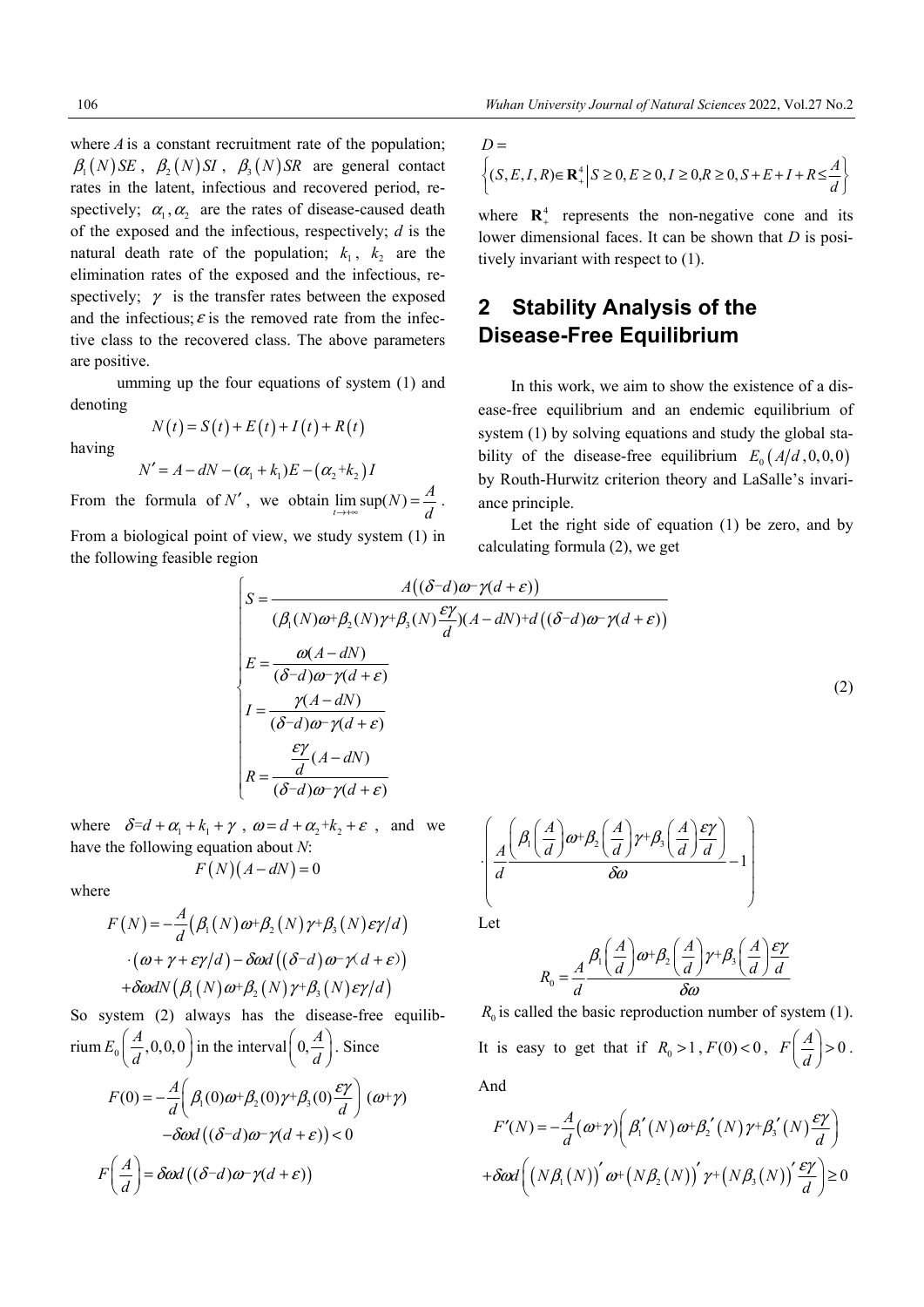Hence, the equation  $F(N)=0$  has only a positive root in the interval  $\left(0, \frac{A}{A}\right)$  $\left(0, \frac{A}{d}\right)$ , that is, system (1) has an unique endemic equilibrium  $E^*(S^*, E^*, I^*, R^*)$ , where  $S^*, E^*, I^*, R^*$  are determined by (2). It is easy to obtain the following theorem.

**Theorem 1** If  $R_0 \le 1$ , the disease-free equilibrium  $E_0$  of system (1) is globally asymptotically stable. If  $R_0 > 1$ , the disease-free equilibrium  $E_0$  is unstable and the solutions to system (1) starting sufficiently close to  $E_0$  in D move away from  $E_0$  except those starting on the invariant *S*-axis approach  $E_0$  along this axis.

**Proof** To prove this result, we consider the following Lyapunov function

$$
V = \frac{\beta_1(N)\omega + \beta_2(N)\gamma + \beta_3(N)\frac{\epsilon\gamma}{d}}{\delta\omega}E
$$

$$
+\frac{\beta_2(N) + \beta_3(N)\frac{\epsilon}{d}}{\omega}I + \frac{\beta_3(N)}{d}R
$$

Calculating the derivative of  $V(t)$  along the positive solution of system (1), we get

$$
\frac{dV}{dt}\Big|_{(1)} = (\beta_1(N)E + \beta_2(N)I + \beta_3(N)R)
$$

$$
\cdot \left(\frac{\beta_1(N)\omega + \beta_2(N)\gamma + \beta_3(N)\frac{\epsilon\gamma}{d}}{\delta\omega}S - 1\right)
$$

$$
\leq (\beta_1(N)E + \beta_2(N)I + \beta_3(N)R)
$$

$$
\cdot \left(\frac{\beta_1(\frac{A}{d})\omega + \beta_2(\frac{A}{d})\gamma + \beta_3(\frac{A}{d})\frac{\epsilon\gamma}{d}}{\delta\omega}\frac{A}{d} - 1\right)
$$

$$
= (\beta_1(N)E + \beta_2(N)I + \beta_3(N)R)(R_0 - 1).
$$

Furthermore,  $V'(t) = 0$  only if  $E(t) = I(t) = R(t) = 0$  or  $R_0 = 1$ . The largest invariant set in  $\{(S, E, I, R) \in \mathbb{R}^4_+\}$  $V'(t) = 0$ } is the singleton  ${E_0}$ . When  $R_0 \le 1$ , the global asymptotical stability of the disease-free equilibrium  $E_0$  follows from LaSalle's invariance. When  $R_0 > 1$ , *S* sufficiently closes to  $A/d$  except  $E(t) =$  $I(t) = R(t) = 0$ , we have the relation  $V'(t) > 0$ . Hence the solutions to system (1) starting sufficiently close to  $E_0$  in *D* move away from  $E_0$  except those starting on the invariant *S*-axis approach  $E_0$  along this axis.

## **3 Local Stability Analysis of the Endemic Equilibrium**

In this section, we analyze the local stability of the endemic equilibrium  $E^*$  of system (1) with the help of the Routh-Hurwitz criterion theory. We have the following result.

**Theorem 2** If  $R_0 > 1$ , the endemic equilibrium  $E^*$  of system (1) is locally asymptotically stable.

**Proof** The Jacobian matrix of system (1) at the  $E^*$  is

$$
\boldsymbol{J}(E^*) = \begin{pmatrix} a_1 - d & a_2 & a_3 & a_4 \\ -a_1 & -a_2 - \delta & -a_3 & -a_4 \\ 0 & \gamma & -\omega & 0 \\ 0 & 0 & \varepsilon & -d \end{pmatrix}
$$

where

$$
a_1 = -\beta_1 (N^*) E^* - \beta_1' (N^*) S^* E^* - \beta_2 (N^*) I^*
$$
  
\n
$$
- \beta_2' (N^*) S^* I^* - \beta_3 (N^*) R^* - \beta_3' (N^*) S^* R^*
$$
  
\n
$$
a_2 = -\beta_1 (N^*) S^* - \beta_1' (N^*) S^* E^* - \beta_2' (N^*) S^* I^*
$$
  
\n
$$
- \beta_3' (N^*) S^* R^*
$$
  
\n
$$
a_3 = -\beta_1' (N^*) S^* E^* - \beta_2 (N^*) S^* R^*
$$
  
\n
$$
a_4 = -\beta_1' (N^*) S^* E^* - \beta_2' (N^*) S^* I^*
$$
  
\n
$$
- \beta_3 (N^*) S^* - \beta_3' (N^*) S^* R^*
$$

Then, the characteristic equation of  $J(E^*)$  at  $E^*$  is of the form

$$
\det(\lambda \mathbf{I} - \mathbf{J}(E^*)) = 0
$$

where

$$
S^* = \frac{\delta \omega}{\beta_1 (N^*) \omega + \beta_2 (N^*) \gamma + \beta_3 (N^*) \epsilon \gamma / d}, \quad E^* = \frac{\omega}{\gamma} I^*,
$$

$$
R^* = \frac{\epsilon}{d} I^*
$$

By calculation, we have

$$
(\lambda + d)(\lambda^3 + b_1\lambda^2 + b_2\lambda + b_3 + \varepsilon\gamma a_4) = 0
$$

where

$$
b_1 = \omega + d + \beta_1 (N^*) E^* + \beta_2 (N^*) I^* + \beta_3 (N^*) R^*
$$
  
+ 
$$
\frac{\delta(\beta_2 (N^*) \gamma + \beta_3 (N^*) \epsilon \gamma / d)}{\beta_1 (N^*) \omega + \beta_2 (N^*) \gamma + \beta_3 (N^*) \epsilon \gamma / d} > 0
$$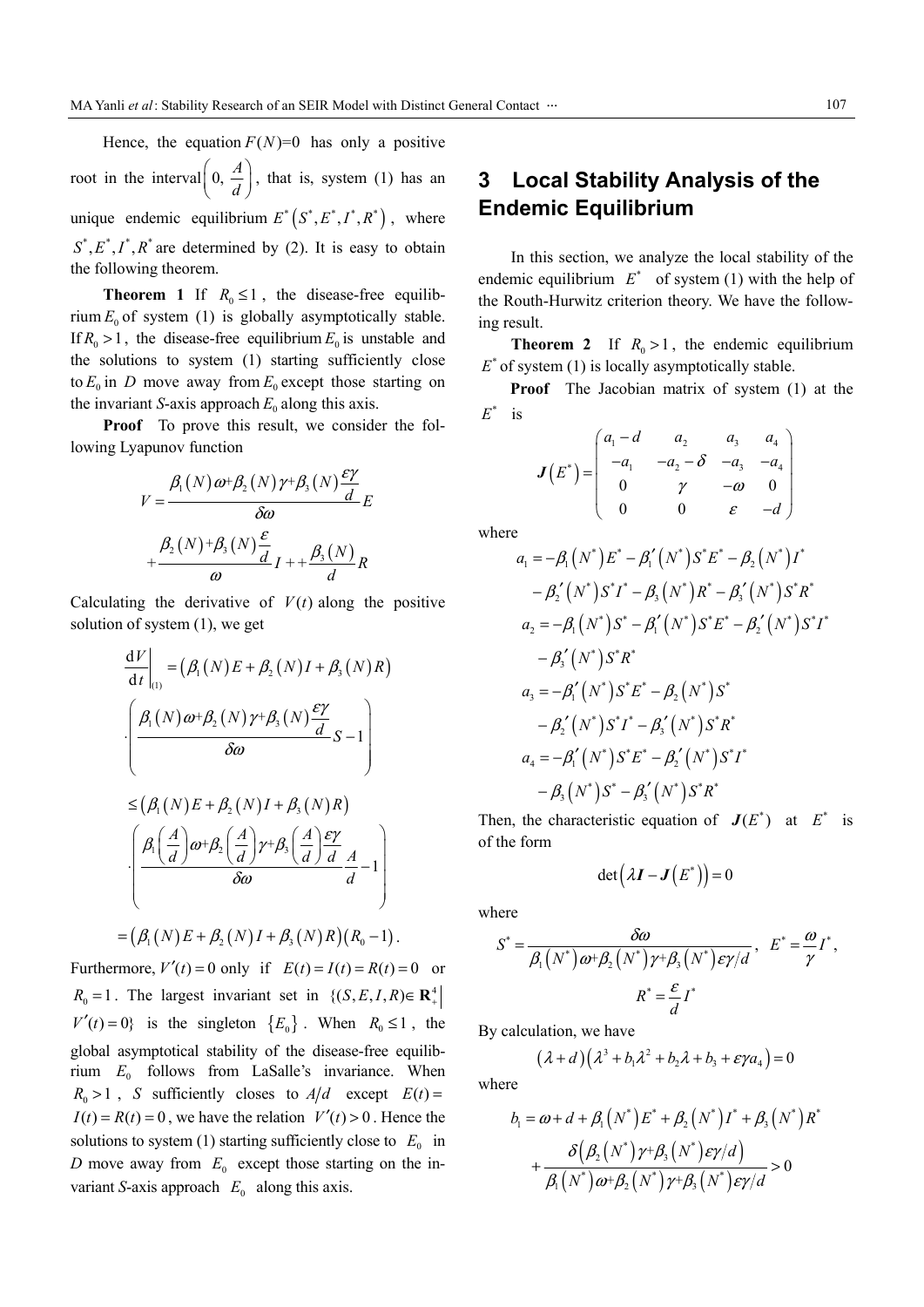$$
b_2 = d\omega - (\omega + d + \gamma) \Big( \beta_1' (N^*) S^* E^* + \beta_2' (N^*) S^* I^* + \beta_3' (N^*) S^* R^* \Big) + (\delta + \omega) \Big( \beta_1 (N^*) E^* + \beta_1' (N^*) S^* E^* + \beta_1 (N^*) E^* + \beta_2' (N^*) S^* I^* + \beta_3 (N^*) R^* + \beta_3' (N^*) S^* R^* \Big)
$$
  
+ 
$$
\frac{d\delta(\beta_2 (N^*) \gamma + \beta_3 (N^*) \epsilon \gamma/d)}{\beta_1 (N^*) \omega + \beta_2 (N^*) \gamma + \beta_3 (N^*) \epsilon \gamma/d} > 0
$$
  

$$
b_3 = d\omega \delta + \omega \delta(\beta_1 (N^*) E^* + \beta_1' (N^*) S^* E^* + \beta_2 (N^*) I^* + \beta_2' (N^*) S^* I^* + \beta_3 (N^*) S^* R^* \Big) - (\omega + \gamma) d
$$
  
- 
$$
(\beta_1' (N^*) S^* E^* + \beta_2' (N^*) S^* I^* + \beta_3' (N^*) S^* R^* \Big) > 0
$$

By calculation, we have  $b_1b_2 - (b_3 + \varepsilon \gamma a_4) > 0$ . By Routh-Hurwitz stability, all the four eigenvalues have negative real parts. Thus, the endemic equilibrium  $E^*$  of system (1) is locally asymptotically stable in *D*, when  $R_0 > 1$ .

## **4 Global Stability Analysis of the Endemic Equilibrium**

In this work, we aim to study the global dynamics of the endemic equilibrium  $E^*$  of system (1) by means of the limiting equation theory and the method of autonomous convergence theorem.

In order to study the global stability of the endemic equilibrium  $E^*$  of system (1), the following results can be found in Ref. [30]. We consider the following two systems

$$
\dot{x} = f(t, x) \tag{3}
$$

$$
\dot{y} = g(y) \tag{4}
$$

where  $x, y \in \mathbb{R}^n$ ,  $f \in C(\mathbb{R}^n \times \mathbb{R}^n)$ ,  $g \in C(\mathbb{R}^n)$ , *x* satisfies conditions of local Lipschitz. If  $f(t, x) \rightarrow g(x)$  as  $t \rightarrow \infty$ , system (4) is the limit system of system (3).

**Lemma 1** Let *P* be a locally asymptotically stable equilibrium of system (4) and  $\omega$  be the  $\omega$  limit set of a forward bounded solution  $x(t)$  of system (3). If  $y_0 \in \omega$ and the solution  $y(t) \rightarrow P$  as  $t \rightarrow \infty$  satisfying the initial condition  $y(0) = y_0$ , then  $\omega = \{P\}$ , i.e.  $x(t) \rightarrow P$ as  $t \rightarrow \infty$ .

**Corollary 1** If solutions to system (3) are bounded and the equilibrium  $P$  of the limit system  $(4)$  is globally asymptotically stable, then any solution  $x(t)$  to system (3) satisfies  $x(t) \rightarrow P$  as  $t \rightarrow \infty$ .

Let  $dt = \tau$ , system (1) becomes

$$
\begin{cases}\n\frac{dS}{d\tau} = \frac{A}{d} - \beta_{10}(N)SE - \beta_{20}(N)SI - \beta_{30}(N)SR - S \\
\frac{dE}{d\tau} = \beta_{10}(N)SE + \beta_{20}(N)SI + \beta_{30}(N)SR - \delta E \\
\frac{dI}{d\tau} = \gamma_0 E - \omega I \\
\frac{dR}{d\tau} = \varepsilon_0 I - R\n\end{cases}
$$
\n(5)

where  $\beta_{10} = \frac{P_1(Y)}{I}, \beta_{20} = \frac{P_2(Y)}{I}, \beta_{30} = \frac{P_3}{I}$  $(N)$   $\beta$ ,  $(N)$   $\beta$ ,  $(\beta)$  $\beta_{10} = \frac{\beta_1(N)}{d}, \beta_{20} = \frac{\beta_2(N)}{d}, \beta_{30} = \frac{\beta_3(N)}{d}, \delta = 1 +$  $\gamma_0 + \alpha_{10} + k_{10}$ ,  $\omega = 1 + \varepsilon_0 + \alpha_{20} + k_{20}$ ,  $\gamma_0 = \gamma/d$ ,  $\varepsilon_0 =$  $\varepsilon/d$ ,  $\alpha_{10} = \alpha_1/d$ ,  $\alpha_{20} = \alpha_2/d$ ,  $k_{10} = k_1/d$ ,  $k_{20} = k_2/d$ .

By calculation, we have the following differential equation

$$
\frac{dN}{d\tau} = \frac{A}{d} - N - (\alpha_{10} + k_{10})E - (\alpha_{20} + k_{20})I
$$

We use *N* as a variable in place of the variable *S* to give the following system

$$
\begin{cases}\n\frac{dE}{d\tau} = \left(\beta_{10}(N)E + \beta_{20}(N)I + \beta_{30}(N)R\right)(N - E - I - R) \\
-\delta E \\
\frac{dI}{d\tau} = \gamma_0 E - \omega I \\
\frac{dR}{d\tau} = \varepsilon_0 I - R \\
\frac{dN}{d\tau} = \frac{A}{d} - N - (\alpha_{10} + k_{10})E - (\alpha_{20} + k_{20})I\n\end{cases}
$$
\n(6)

System (6) is equivalent to system (5). From biological considerations, we study system (6) in the closed set  $T = \left\{ (E, I, R, N) \in \mathbf{R}_+^4 \middle| 0 \le E + I + R \le N \le \frac{A}{d} \right\}.$  We

denote by  $\partial T$  and  $\dot{T}$  the boundary and the interior of *T* in  $\mathbb{R}^4$ , respectively. For system (6), the global stability of the endemic equilibrium  $E^*$  is considered when  $\alpha_{10} = \alpha_{20} = k_{10} = k_{20} = 0$ . Since  $N \rightarrow \frac{A}{d}$  as  $\tau \rightarrow \infty$ , we

can obtain the following limit system

$$
\begin{cases}\n\frac{dE}{d\tau} = \left(\beta_{10}\left(\frac{A}{d}\right)E + \beta_{20}\left(\frac{A}{d}\right)I + \beta_{30}\left(\frac{A}{d}\right)R\right) \\
\cdot \left(\frac{A}{d} - E - I - R\right) - \delta E \\
\frac{dI}{d\tau} = \gamma_0 E - \omega I \\
\frac{dR}{d\tau} = \varepsilon_0 I - R\n\end{cases} (7)
$$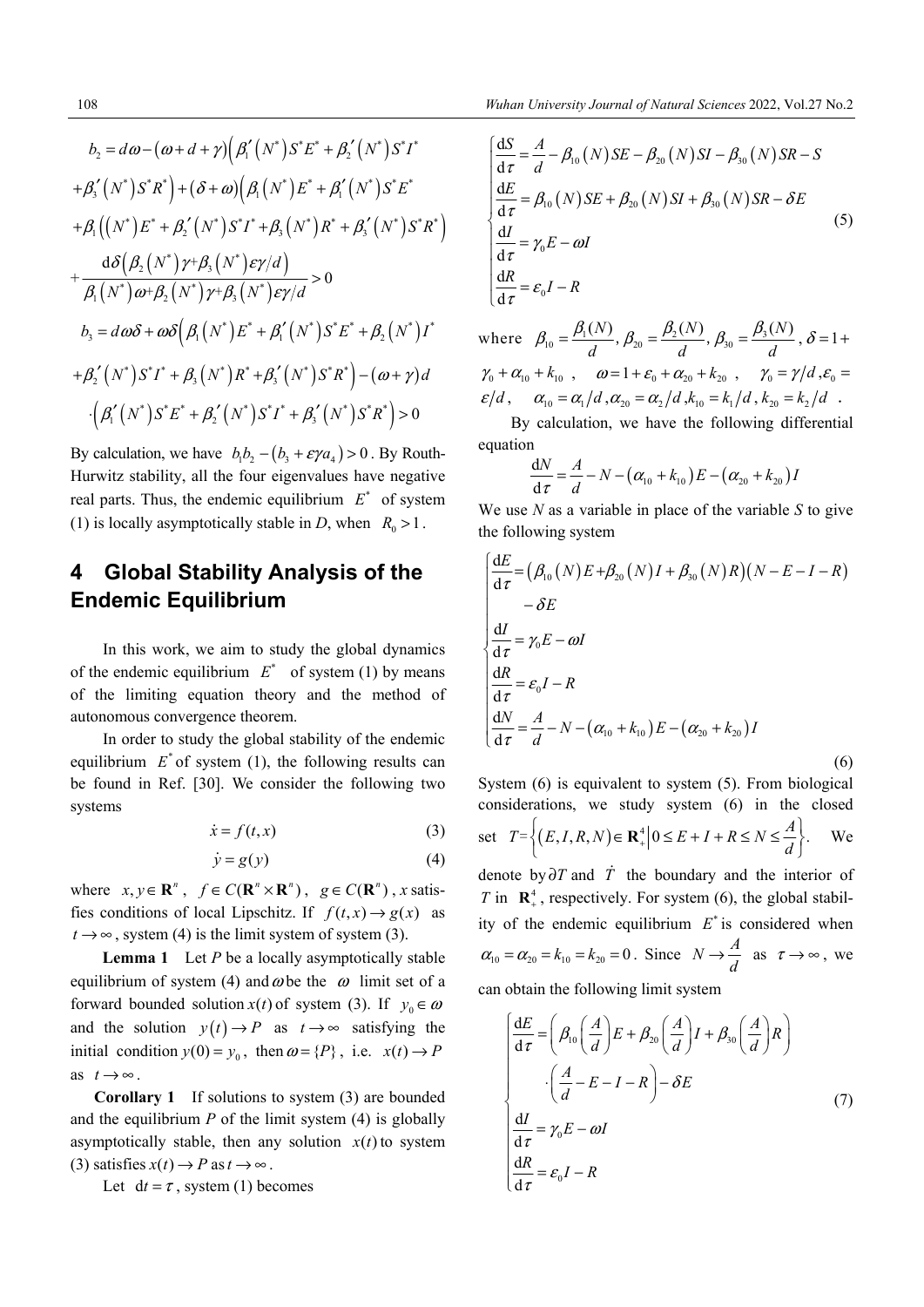We make the change of variable  $x = \frac{A}{d} - E - I - R$ ,  $y=E$ ,  $z = I$ , then the following (5) is equivalent to the above

system 30  $\frac{1}{1}$   $\frac{1}{2}$   $\frac{1}{4}$   $\frac{1}{4}$   $\frac{1}{1}$   $\frac{1}{2}$   $\frac{1}{1}$   $\frac{1}{2}$   $\frac{1}{2}$   $\frac{1}{2}$   $\frac{1}{2}$   $\frac{1}{2}$   $\frac{1}{2}$   $\frac{1}{2}$   $\frac{1}{2}$   $\frac{1}{2}$   $\frac{1}{2}$   $\frac{1}{2}$   $\frac{1}{2}$   $\frac{1}{2}$   $\frac{1}{2}$   $\frac{1}{2}$ 20  $1 \times 730$   $1^2$   $7^30$ 30  $\frac{1}{1}$   $\frac{1}{1}$   $\frac{1}{1}$   $\frac{1}{1}$   $\frac{1}{1}$   $\frac{1}{1}$   $\frac{1}{1}$   $\frac{1}{1}$   $\frac{1}{1}$   $\frac{1}{1}$   $\frac{1}{1}$   $\frac{1}{1}$ 20  $1 \times 730$   $1^2$   $7^30$ d d d  $\frac{dy}{d\tau} = \left(\beta_{30}\left(\frac{A}{d}\right)\frac{A}{d} + \left(\beta_{10}\left(\frac{A}{d}\right) - \beta_{30}\left(\frac{A}{d}\right)\right)y\right)$  $\frac{x}{\tau} = \frac{A}{d} - x - \left(\beta_{30}\left(\frac{A}{d}\right)A/d + \left(\beta_{10}\left(\frac{A}{d}\right) - \beta_{30}\left(\frac{A}{d}\right)\right)y$  $\mathcal{A}\left(-\beta_{30}\left(\frac{A}{2}\right)\right)z-\beta_{30}\left(\frac{A}{2}\right)x$  $+\left(\beta_{20}\left(\frac{A}{d}\right)-\beta_{30}\left(\frac{A}{d}\right)\right)z-\beta_{30}\left(\frac{A}{d}\right)x\right)$  $\mathcal{A}\left(-\beta_{30}\left(\frac{A}{2}\right)\right)z-\beta_{30}\left(\frac{A}{2}\right)$  $+\left(\beta_{20}\left(\frac{A}{d}\right)-\beta_{30}\left(\frac{A}{d}\right)\right)z-\beta_{30}\left(\frac{A}{d}\right)x\right)x-\delta y$  $=\frac{A}{d}-x-\left(\beta_{30}\left(\frac{A}{d}\right)A/d+\left(\beta_{10}\left(\frac{A}{d}\right)-\beta_{30}\left(\frac{A}{d}\right)\right)\right)$  $=\left(\beta_{30}\left(\frac{A}{d}\right)\frac{A}{d}+\left(\beta_{10}\left(\frac{A}{d}\right)-\beta_{30}\left(\frac{A}{d}\right)\right)\right)$  $\int$  $\left| \right|$  $\left| \right|$  $\left| \right|$  $\left| \right|$  $\left| \right|$  $\left| \right|$  $\overline{ }$ ₹  $\left| \right|$  $\left[ + \left( \beta_{20} \left( \frac{A}{d} \right) - \beta_{30} \left( \frac{A}{d} \right) \right) z - \beta_{30} \left( \frac{A}{d} \right) x \right] x -$ 

d d

 $\overline{\mathfrak{l}}$ 

$$
\left|\frac{dz}{d\tau} = \gamma_0 y - \omega z\right|
$$
\nTheorem 3

\nConsider the following system<sup>[31]</sup>:\n

 $x' = f(x), f \in C'(\mathbf{R}^n), x \in T \subset \mathbf{R}^n$  (9)

where  $T$  is an open set. If system (9) satisfies the following conditions: ① System (9) exists a compact absorbing set  $K \subset T$  and has a unique equilibrium P in  $\dot{T}$ ; ② *P* is locally asymptotically stable; ③ System (9) satisfies the Poincare-Bendixson criterion; 4 The periodic orbit of system (9) is asymptotically orbitally stable. Then the only equilibrium  $P$  is the globally asymptotically stable in *T*.

**Theorem 4** A sufficient condition for a periodic orbit  $P = {P(t): 0 \le t \le \tau}$  of system (9) to be asymptotically orbitally stable with asymptotic phase is that the linear system  $z'(t) = \frac{\partial f^{[2]}}{\partial x}$  $(P(t))$  $z'(t) = \frac{\partial f^{[2]}}{\partial t}(P(t))z(t)$  $t'(t) = \frac{\partial f^{(2)}}{\partial t}(P(t))z(t)$  is asymptotically stable, where  $\frac{\partial f^{[2]}}{\partial x^{j}}$ *t*  $\frac{\partial f^{[2]}}{\partial t}$  is the second additive compound matrix of the Jacobian matrix  $\frac{\partial f}{\partial x}$ *t* ą  $\partial$ of  $f$ . System (9) is called the second compound system of the orbit  $P(t)$ .

**Lemma 2** Any periodic solution to system (8), if it exists, is asymptotically orbitally stable.

**Proof** Suppose that the solution  $(x(t), y(t), z(t))$ is periodic of least period  $\tau > 0$  such that  $(x(0), y(0))$ ,  $z(0)$ )  $\in \dot{T}$ . The periodic orbit is  $P = {P(t): 0 \le t \le \tau}$ . We have the second compound system  $x' = J^{[2]}(P)x$  of the differential system  $y' = J(P)y$  in the periodic solution is the following periodic linear system

$$
\begin{cases}\nX' = a_{11}X + \left(\beta_{20}\left(\frac{A}{d}\right) - \beta_{30}\left(\frac{A}{d}\right)\right)x(Y+Z) \\
Y' = \gamma_0X + a_{22}Y - \left(\beta_{10}\left(\frac{A}{d}\right) - \beta_{30}\left(\frac{A}{d}\right)\right)xZ \\
Z' = a_{32}Y - \left(\delta + \omega - \left(\beta_{10}\left(\frac{A}{d}\right) - \beta_{30}\left(\frac{A}{d}\right)\right)x\right)Z\n\end{cases} (10)
$$

where

$$
a_{11} = -1 + \beta_{30} \left( \frac{A}{d} \right) x - \left( \beta_{30} \left( \frac{A}{d} \right) \frac{A}{d} + \left( \beta_{10} \left( \frac{A}{d} \right) - \beta_{30} \left( \frac{A}{d} \right) \right) y + \left( \beta_{20} \left( \frac{A}{d} \right) - \beta_{30} \left( \frac{A}{d} \right) \right) z - \beta_{30} \left( \frac{A}{d} \right) x \right) - \delta
$$
  
\n
$$
a_{22} = -\left( 1 + \omega + \left( \beta_{10} \left( \frac{A}{d} \right) - \beta_{30} \left( \frac{A}{d} \right) \right) x - \beta_{30} \left( \frac{A}{d} \right) x + \beta_{30} \left( \frac{A}{d} \right) \frac{A}{d} + \left( \beta_{10} \left( \frac{A}{d} \right) - \beta_{30} \left( \frac{A}{d} \right) \right) y \right)
$$
  
\n
$$
+ \left( \left( \beta_{20} \left( \frac{A}{d} \right) - \beta_{30} \left( \frac{A}{d} \right) \right) z - \beta_{30} \left( \frac{A}{d} \right) x \right)
$$
  
\n
$$
a_{32} = -\beta_{30} \left( \frac{A}{d} \right) x + \beta_{30} \left( \frac{A}{d} \right) \frac{A}{d} + \left( \beta_{10} \left( \frac{A}{d} \right) - \beta_{30} \left( \frac{A}{d} \right) \right) y + \left( \beta_{20} \left( \frac{A}{d} \right) - \beta_{30} \left( \frac{A}{d} \right) \right) z - \beta_{30} \left( \frac{A}{d} \right) x \right)
$$
  
\n
$$
J(P) = \begin{pmatrix} a_{11} + \delta & -\left( \beta_{10} \left( \frac{A}{d} \right) - \beta_{30} \left( \frac{A}{d} \right) \right) x & -\left( \beta_{20} \left( \frac{A}{d} \right) - \beta_{30} \left( \frac{A}{d} \right) \right) x \\ a_{32} & \left( \beta_{1
$$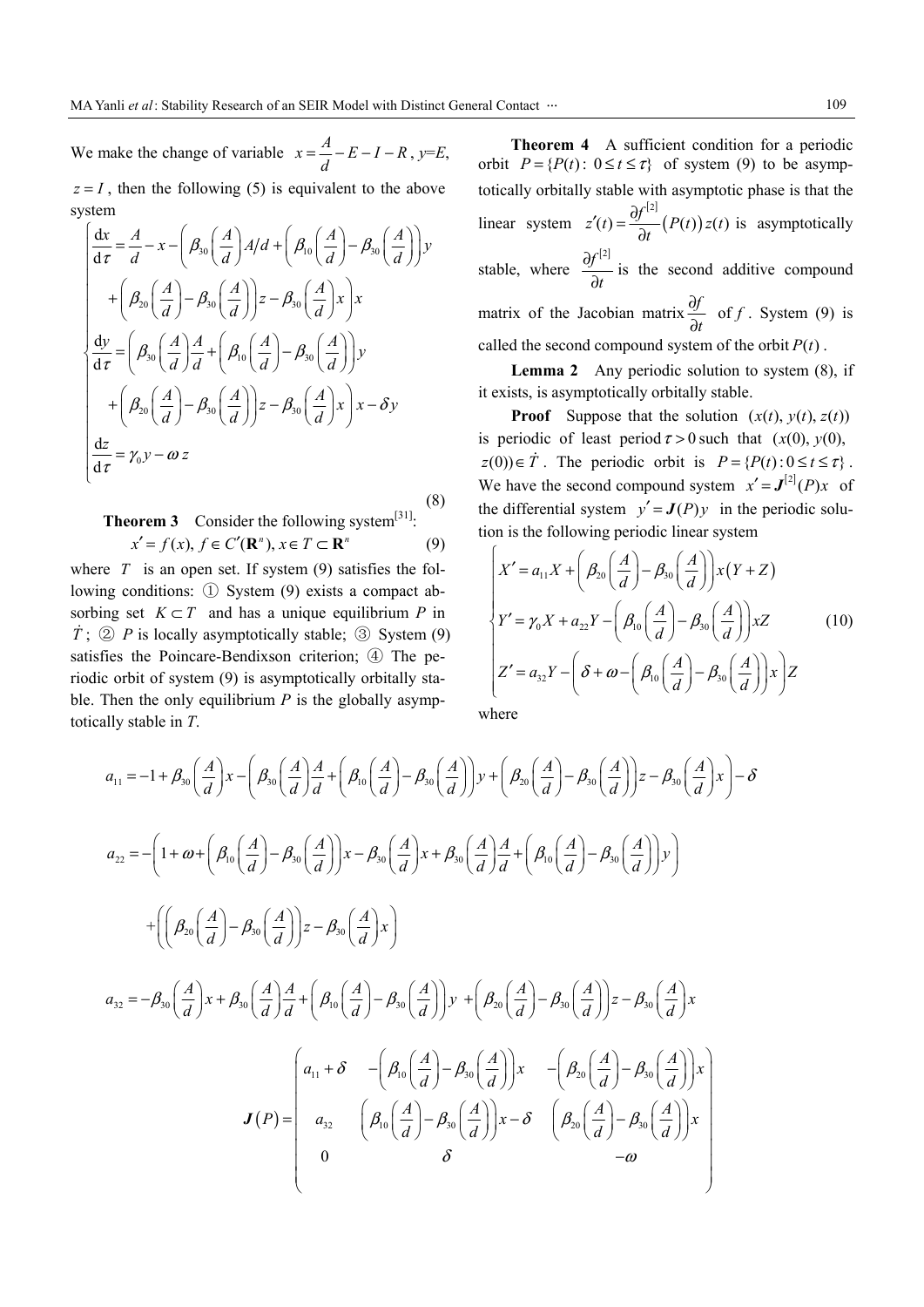$$
\boldsymbol{J}^{[2]}(P) = \begin{pmatrix} a_{11} & \left( \beta_{20} \left( \frac{A}{d} \right) - \beta_{30} \left( \frac{A}{d} \right) \right) x & \left( \beta_{20} \left( \frac{A}{d} \right) - \beta_{30} \left( \frac{A}{d} \right) \right) x \\ \gamma_0 & \alpha_{22} & \gamma_0 \left( \frac{A}{d} \right) - \beta_{30} \left( \frac{A}{d} \right) x \end{pmatrix}
$$
\n
$$
\boldsymbol{J}^{[2]}(P) = \begin{pmatrix} \gamma_0 & \alpha_{22} & \gamma_0 \left( \frac{A}{d} \right) - \beta_{30} \left( \frac{A}{d} \right) x \\ 0 & \alpha_{32} & \gamma_0 \left( \frac{A}{d} \right) - \beta_{30} \left( \frac{A}{d} \right) x \end{pmatrix}
$$

Suppose that  $(x(t), y(t), z(t))$  is a solution to system (10). Let

$$
V(X, Y, Z, x, y, z) = \sup\left\{ |X|, \frac{y}{z} (|Y| + |Z|) \right\}
$$

From the condition (1) of Theorem 3, we can know there exists constant  $\eta > 0$  such that

$$
V(X, Y, Z, x, y, z) \ge \eta | (X, Y, Z) |
$$

for all  $(X, Y, Z) \in \mathbb{R}^3$  and  $(x, y, z) \in P$ . By direct calculations, we can obtain the following differential inequalities:

$$
D_{+}|X(t)| \le a_{11}|X(t)|
$$
  
+ 
$$
\left(\beta_{20}\left(\frac{A}{d}\right) - \beta_{30}\left(\frac{A}{d}\right)\right)x(|Y(t)| + |Z(t)|)
$$
  

$$
D_{+}|Y(t)| \le \gamma_{0}|X(t)|
$$
 (11)

$$
+a_{22}|Y(t)| - \left(\beta_{10}\left(\frac{A}{d}\right) - \beta_{30}\left(\frac{A}{d}\right)\right)x|Z(t)| \qquad (12)
$$

$$
D_{+}|Z(t)| \le a_{32} |Y(t)|
$$
  
 
$$
-\left(\delta + \omega - \left(\left(\beta_{10}\left(\frac{A}{d}\right) - \beta_{30}\left(\frac{A}{d}\right)\right)x\right)\right)|Z(t)| \tag{13}
$$

Using  $(12)$  and  $(13)$ , we have

$$
D_{+} \frac{y}{z} (|Y(t)| + |Z(t)|)
$$
  
= 
$$
\frac{y\gamma_{0}}{z} |X(t)| + \left(\frac{y'}{y} - \frac{z'}{z} - \omega - 1\right) \frac{y}{z} (|Y(t)| + |Z(t)|) \quad (14)
$$

From (11) and (14), we get

$$
D_{+}V(t) \leq \sup\{g_1, g_2\} V(t) \tag{15}
$$

where

$$
g_1 = -1 - \delta + \beta_{10} (A/d) x - \beta_{30} (A/d) A/d
$$
  
-( $\beta_{10} (A/d) - \beta_{30} (A/d)) y - (\beta_{20} (A/d) - \beta_{30} (A/d)) z$ 

$$
+\beta_{30}(A/d) x + \frac{\left(\beta_{20}(A/d) - \beta_{30}(A/d)\right) xz}{y} \tag{16}
$$

$$
g_2 = \frac{y\gamma_0}{z} + \left(\frac{y'}{y} - \frac{z'}{z} - \omega - 1\right)
$$
 (17)

Rewrite the last two equations of system (8), then we obtain

$$
\begin{bmatrix}\na_{11} & \left(\beta_{20}\left(\frac{A}{d}\right) - \beta_{30}\left(\frac{A}{d}\right)\right)x & \left(\beta_{20}\left(\frac{A}{d}\right) - \beta_{30}\left(\frac{A}{d}\right)\right)x \\
\gamma_{0} & a_{22} & -\left(\beta_{10}\left(\frac{A}{d}\right) - \beta_{30}\left(\frac{A}{d}\right)\right)x \\
0 & a_{32} & -\delta - \omega + \left(\beta_{10}\left(\frac{A}{d}\right) - \beta_{30}\left(\frac{A}{d}\right)\right)x\n\end{bmatrix}
$$
\ns a solution to system\n
$$
X|, \frac{y}{z}(|Y| + |Z|)\}
$$
\n
$$
X|, \frac{y}{z}(|Y| + |Z|)\}
$$
\n
$$
= \left(\beta_{10}\left(\frac{A}{d}\right) - \beta_{30}\left(\frac{A}{d}\right)\right)x + \beta_{30}\left(\frac{A}{d}\right)\frac{x^{2}}{y}
$$
\n
$$
= \left(\beta_{10}\left(\frac{A}{d}\right) - \beta_{30}\left(\frac{A}{d}\right)\right)x + \beta_{30}\left(\frac{A}{d}\right)\frac{x^{2}}{y}
$$
\n
$$
= \omega + \frac{z'}{z}
$$
\n(19)

Substituting  $(18)$  into  $(16)$  and  $(19)$  into  $(17)$ , we have

$$
g_1 = \frac{y'}{y} - 1 - \beta_{30} \left(\frac{A}{d}\right) \left(\frac{A}{d} - x - y - z\right) - \beta_{30} \left(A/d\right) x
$$

$$
\cdot \left(\frac{A}{d} - x - y\right) - \beta_{10} \left(\frac{A}{d}\right) y - \beta_{20} \left(\frac{A}{d}\right) z \tag{20}
$$

$$
g_2 = \frac{y'}{x} - 1 \tag{21}
$$

$$
=\frac{y'}{y} - 1\tag{21}
$$

Thus

and

$$
\sup\{g_1(t), g_2(t)\} \leq \frac{y'}{y} - 1
$$

$$
\int_0^{\tau} \sup \{ g_1(t), g_2(t) \} \leq \ln y(t) \Big|_0^{\tau} - \tau = -\tau
$$

From (15), we have  $V(t) \rightarrow 0$  as  $t \rightarrow \infty$ , and in turn that  $(X(t), Y(t), Z(t)) \rightarrow 0$  as  $t \rightarrow \infty$ . As a result, the second compound system (10) is asymptotically stable and the periodic solution  $(x(t), y(t), z(t))$  is asymptotically orbit ally stable by Theorem 3.

**Lemma 3** System (8) is uniformly persistent when  $R_0 > 1$ .

**Proof** Let  $G = \{P_0\}$ , when  $R_0 > 1$ , the stable set  $G<sup>s</sup>$  is just contained in the *S*-axis and thus in the boundary of  $\Gamma$ . It also implies that the stable set  $G<sup>s</sup>$  is isolated in  $\Gamma$ . Then, when  $R_0 > 1$ , system (8) satisfies the conditions of Theorem 2 of Ref. [1], namely, the maximal compact invariant set  $G$  in the boundary of  $\Gamma$  is isolated and the stable set  $G<sup>s</sup>$  of  $G$  is contained in the boundary of  $\Gamma$ . Therefore, system (8) is uniformly persistent in  $\Gamma$  when  $R_0 > 1$ .

Lemma 4 System (5) is competitive when  $R_0 > 1$ .

**Proof** Set  $x_1 = S$ ,  $x_2 = E$ ,  $x_3 = I$ ,  $x_4 = R$ , system (5) is replaced by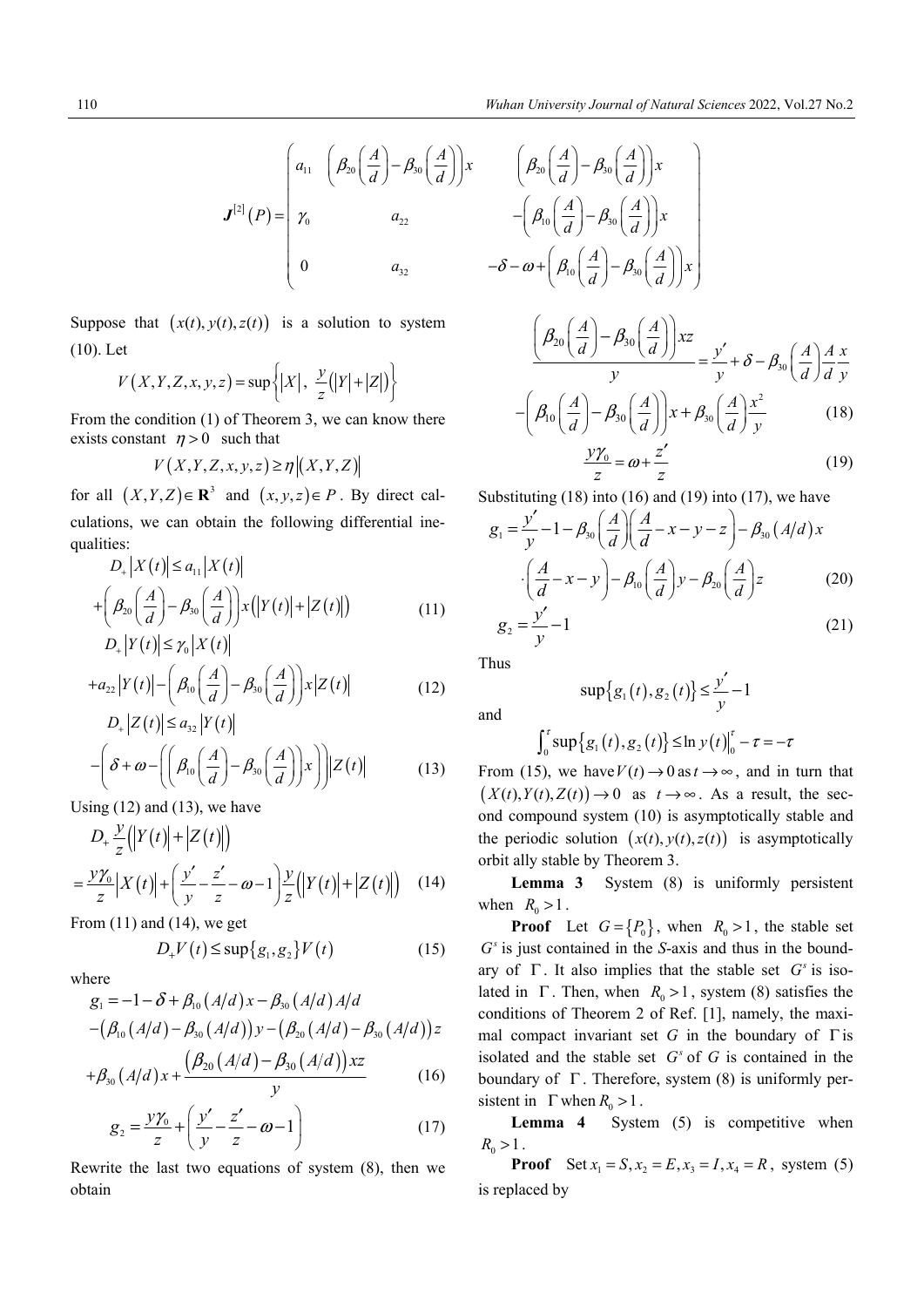$$
\begin{cases}\nx_1' = \frac{A}{d} - \beta_{10}(N)S\left(\frac{A}{d} - x_1 - x_3 - x_4\right) - \beta_{20}(N)S\left(\frac{A}{d} - x_1 - x_2 - x_4\right) - \beta_{30}(N)S\left(\frac{A}{d} - x_1 - x_2 - x_3\right) - x_1 \\
x_2' = \beta_{10}(N)Sx_2 + \beta_{20}(N)Sx_3 + \beta_{30}(N)Sx_4 - \delta x_2 \\
x_3' = \gamma_0 x_2 - \omega x_3 \\
x_4' = \varepsilon_0 x_3 - x_4\n\end{cases}
$$

Furthermore, the system has the following form  $X' = (A(t) - I)X + C(t)$ 

where  $X = (x_1, x_2, x_3, x_4) \in \mathbb{R}^4$ , *I* denotes the  $4 \times 4$  unit matrix,  $C(t)$  is a vector function,

$$
A(t)=\begin{pmatrix} \left(\beta_{10}(N)+\beta_{20}(N)+\beta_{30}(N)\right)x_1 & \left(\beta_{20}(N)+\beta_{30}(N)\right)x_1 & \left(\beta_{10}(N)+\beta_{30}(N)\right)x_1 & \left(\beta_{10}(N)+\beta_{20}(N)\right)x_1 \\ 0 & \beta_{10}(N)x_1-\gamma_0 & \beta_{20}(N)x_1 & \beta_{30}(N)x_1 \\ 0 & \gamma_0 & -\epsilon_0 & 0 \\ 0 & 0 & \epsilon_0 & 0 \end{pmatrix}
$$

The off-diagonal entries in this matrix are nonnegative, the system as a whole is quasimonotone. Thus we can verify that system (5) is competitive with respect to the partial ordering defined by the orthant  $K = \{(S, E, I, R) \in \mathbb{R}^4 \mid S \ge 0, E \ge 0, I \ge 0, R \ge 0\}$ , see Refs. [29, 32].

**Theorem 5** If  $R_0 > 1$ , the endemic equilibrium  $E^*$  of system (1) is globally asymptotically stable.

#### **5 Example and Numerical Simulation**

In this section, we provide the numerical simulation of the model to illustrate the main theoretical results above to better explain the occurrence and development of the infectious disease. The number

simulations for system (1) are shown in Figs. 1-3. Choose  $\beta_1(N) = \frac{p_1}{1+N}, \beta_2(N) = \frac{p_2}{3+N}, \beta_3(N) = \frac{p_3}{2+N}$  $\beta_1(N) = \frac{\beta_1}{1+N}, \beta_2(N) = \frac{\beta_2}{3+N}, \beta_3(N) = \frac{\beta_3}{2+N}.$ Let  $A = 0.6$ ,  $d = 0.05$ ,  $\varepsilon = 0.07$ ,  $\gamma = 0.15$ ,  $\beta_1 = 0.08$ ,  $\beta_2 = 0.15$ ,  $\beta_3 = 0.03$ . We randomly choose six initial conditions  $(5,1.9,3.2,2.6)$ ,  $(3.8,0.6,2,5.4)$ ,  $(2,1.5,2.6,$ 5),  $(3.5, 2.5, 0.8, 4.6)$ ,  $(0.5, 4, 2.2, 3.6)$  and  $(4.5, 1.6, 1.6, 1.6, 1.6, 1.6, 1.6)$ 2.4,3.1) in  $D = \{(S, E, I, R) \in \mathbb{R}_+^4 \mid 0 < S + E + I + R < 12\}.$ By computing, we derive  $R_0 = 0.475 < 1$  and system (1) has a disease-free equilibrium  $E_0(12,0,0,0)$ . We give the trajectory plot and its tridimensional figure for system (1) in Fig.1 and Fig. 3(a). From Theorem 1, it can be known that  $E_0$  is globally asymptotically stable. The dynamic behavior of system (1) is shown in Fig.1.



**Fig.1** Variational curves of *S*, *E*, *I* and *R* with time *t* when  $R_0 = 0.475 < 1$ Six initial conditions are (a) (5, 1.9, 3.2, 2.6), (b) (3.8,0.6,2,5.4), (c) (2.1, 5, 2.6, 5), (d) (3.5, 2.5, 0.8, 4.6), (e) (0.5, 4, 2.2, 3.6) and (f) (4.5, 1.6, 2.4, 3.1), respectively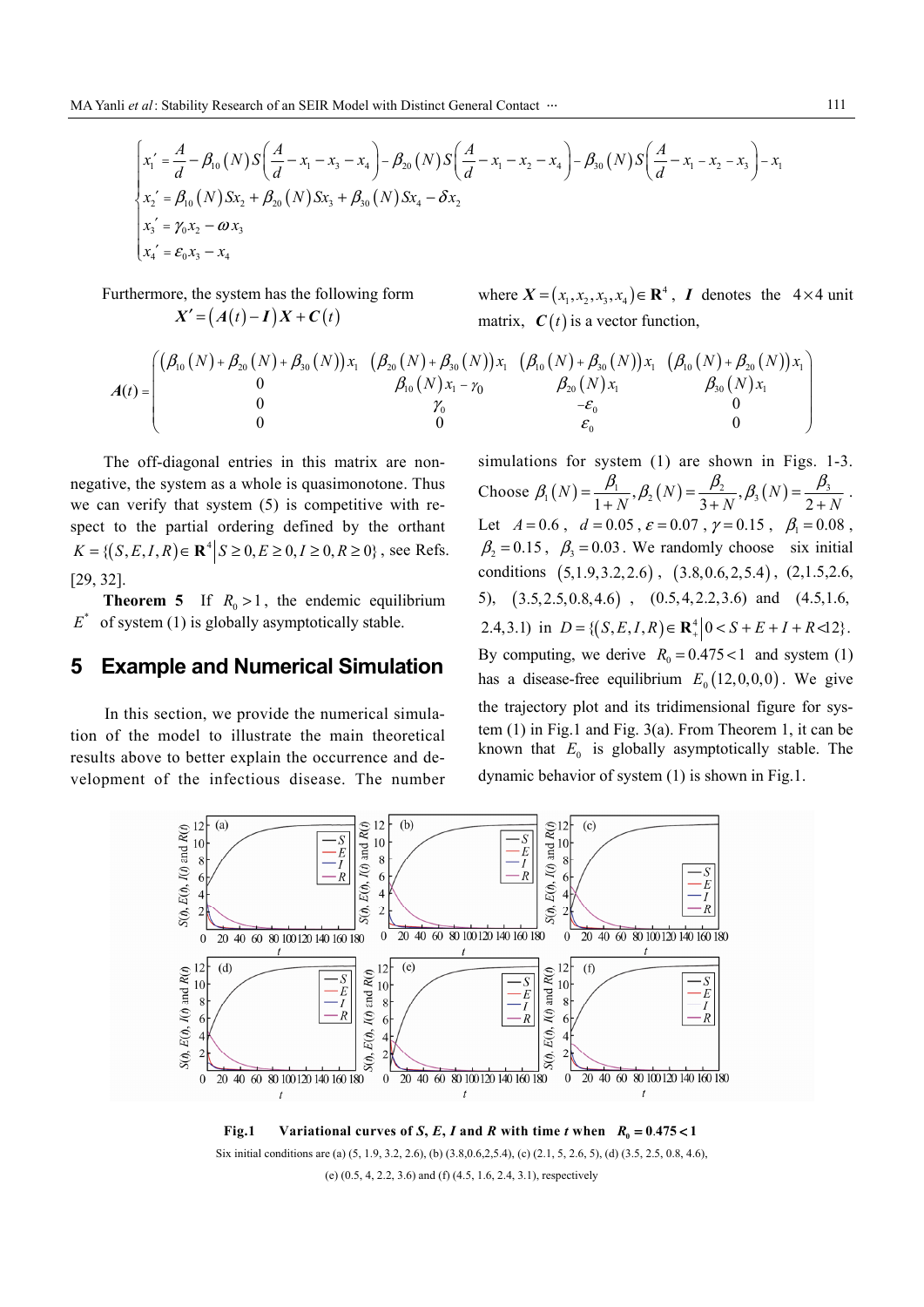Choose  $\beta_1(N) = \frac{p_1}{2+N}, \beta_2(N) = \frac{p_2}{4+N}$ ,  $\beta_1(N) = \frac{\beta_1}{2+N}, \beta_2(N) = \frac{\beta_2}{4+N}, \ \beta_3(N) =$ 3  $3 + N$  $\beta_{\scriptscriptstyle 3}$  $\ddot{}$ . Let  $A=1.8$ ,  $d=0.05$ ,  $\varepsilon=0.07$ ,  $\gamma=0.15$ ,  $\beta_1 = 0.1$ ,  $\beta_2 = 0.2$ ,  $\beta_3 = 0.05$ . We randomly choose six initial conditions  $(11.5, 9.2, 7.3, 8)$ ,  $(9.8, 6.6, 8, 11.4)$ ,  $(8,7.5,8.6,11)$ ,  $(6.5,10,8.2,9.1)$ ,  $(10.5,7.6,8.4,9.1)$  and  $(5.8, 9.6, 7.4, 12)$  in  $D = \{(S, E, I, R) \in \mathbb{R}^4 \mid 0 < S + E +$ 

 $I + R < 36$ . By computing, we derive  $R_0 = 5.508 > 1$ and system (1) has a disease-free equilibrium  $E^*$  =  $(17.54, 4.621, 5.766, 8.074)$ . We give the trajectory plot and its tridimensional figure for system (1) in Fig.2 and Fig. 3(b). According to Theorem 1,  $E^*$  is globally asymptotically stable. The dynamic behavior of system (1) is shown in Fig.2.



**Fig. 2** Variational curves of *S*, *E*, *I* and *R* with time *t* when  $R_0 = 5.508 > 1$ Six initial conditions are (a) (11.5, 9.2, 2.7, 3.8), (b) (9.8, 6.6, 8, 11.4), (c) (8, 7.5, 8.6, 11), (d) (6.5, 10, 8.2, 9.1), (e) (10.5, 7.6, 8.4, 9.1) and (f) (5.8, 9.6, 7.4, 12), respectively



**Fig.3** The graph of the trajectory in  $(S, E, I)$ -space (a) and (b) correspond with Fig.1 and Fig.2, respectively, and the six curves correspond to six initial conditions

### **6 Conclusion**

In this work, we have performed a complete mathematical analysis of the global stability problem at equilibrium with SEIR models with general contact rates and latent period, both theoretically and numerically. For the model, we give the expression for the basic reproduction number  $R_0$ . When  $R_0 < 1$ , as shown in Theorem 1, the disease-free equilibrium is globally asymptotically stable by LaSalle's invariance principle (see Fig. 1 and Fig. 3(a)), and the disease always disappears eventually. When  $R_0 > 1$ , Theorem 5 tells us that by limit equation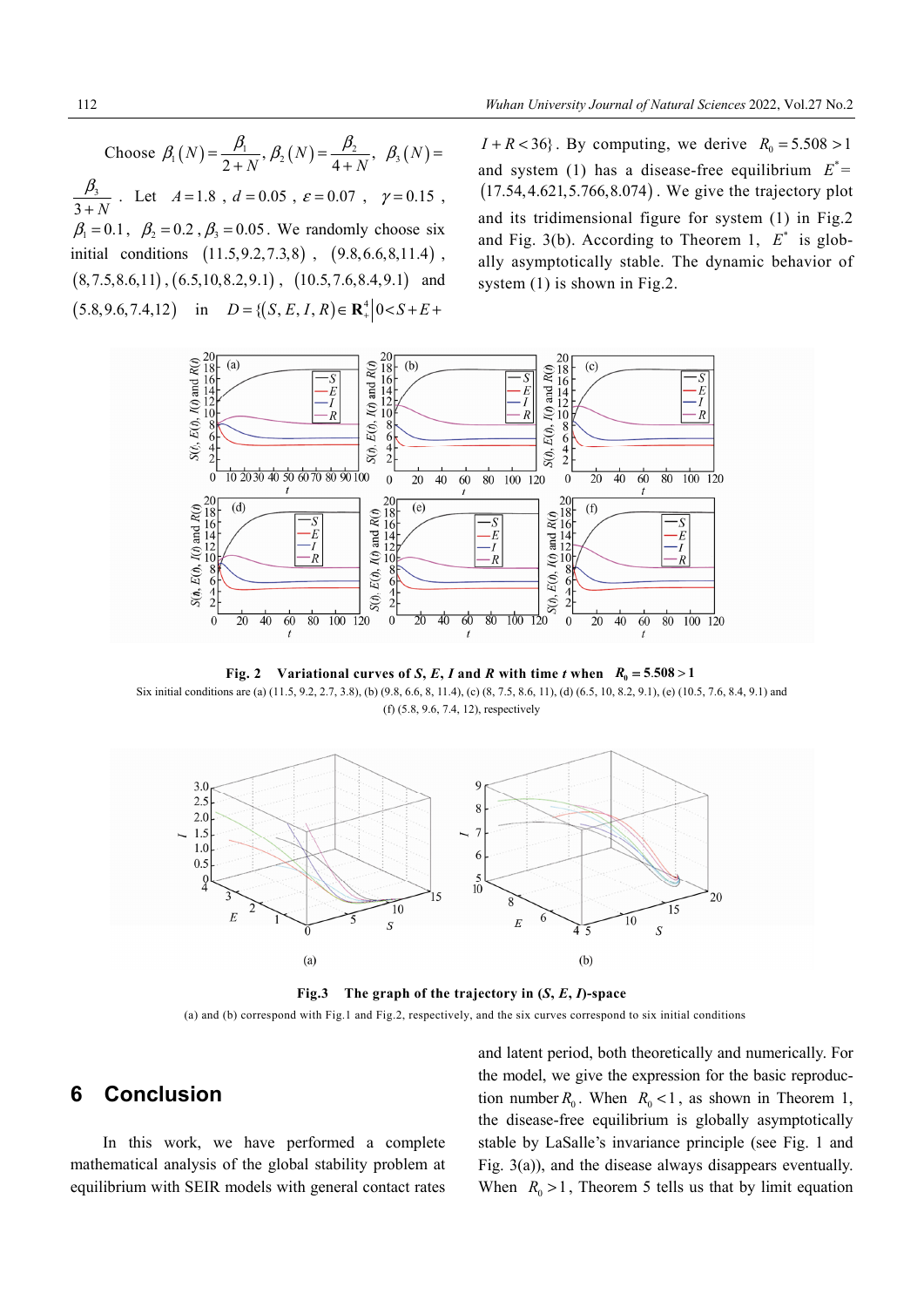theory and periodic orbit stability theory, the only endemic equilibrium is globally asymptotically stable (see Fig. 2 and Fig. 3(b)), and the disease persists at the endemic equilibrium if it exists initially. If the infectivity of the disease in the exposed and recovered period is smaller, the smaller the basic regeneration number, the more conducive to the elimination of the disease. Therefore, for the infectious diseases of the exposed and recovered period, not only the patients in the infected period, but also the patients in the exposed and recovery period should be controlled, so as to control and eliminate the spread of the disease more effectively. Finally, numerical simulations are carried out to confirm the correctness of the theoretical analysis.

Interestingly, the stability of the model equilibrium is affected by the general contact rate. We believe that our findings offer guidance in face of the disease. In addition, we would like to point out here that the model (1) leaves us a problem that we only take the general form of contact rate, a more abstract situation in the model into consideration, but the incidence of other specific forms such as standard or nonlinear remains undiscussed. We leave this for our future work.

#### **References**

- [1] Hou J, Teng Z D. Continuous and impulsive vaccination of SEIR epidemic models with saturation incidence rates [J]. *Mathematics and Computers in Simulation*, 2009, **79**(10): 3038-3054.
- [2] Eckalbar J C, Eckalbar W L. Dynamics of an epidemic model with quadratic treatment [J]. *Nonlinear Analysis*: *Real World Applications*, 2011, **12**(1):320-332.
- [3] Hu Z X, Ma W B, Ruan S G. Analysis of SIR epidemic models with nonlinear incidence rate and treatment[J]. *Mathematical Biosciences*, 2012, **238** (1):12-20.
- [4] Hao L J, Jiang G R, Liu S Y, *et al*. Global dynamics of an SIRS epidemic model with saturation incidence [J]. *Biosystems*, 2013, **114** (1): 56-63.
- [5] Wang J J, Zhang J Z, Jin Z. Analysis of an SIR model with bilinear incidence rate [J]. *Nonlinear Analysis*: *Real World Application*, 2010, **11** (4): 2390-2402.
- [6] Misra A K, Sharma A, Shukla J B. Stability analysis and optimal control of an epidemic model with awareness programs by media [J]. *Biosystems*, 2015, **138**(1):53-62.
- [7] Ji C Y, Jiang D Q, Shi N Z. The behavior of an SIR epidemic model with stochastic perturbation [J]. *Stochastic Analysis*

*and Applications*, 2012, **30** (5) :755-773.

- [8] Yang Q S, Jiang D Q, Shi N Z, *et al*. The ergodicity and extinction of stochastically perturbed SIR and SEIR epidemic models with saturated incidence [J]. *Journal of Mathematical Analysis and Applications*, 2012, **388** (1): 248-271.
- [9] Muroya Y, Enatsu Y, Nakata Y. Global stability of a delayed SIRS epidemic model with a non-monotonic incidence rate [J]. *Journal of Mathematical Analysis and Applications*, 2011, **377** (1): 1-14.
- [10] Kuniya T, Muroya Y. Global stability of a multi-group SIS epidemic model with varying total population size[J]. *Applied Mathematics and Computation*, 2015, **265** (15): 785- 798.
- [11] Muroya Y, Kuniya T, Wang J L. Stability analysis of a delayed multi-group SIS epidemic model with nonlinear incidence rates and patch structure [J]. *Journal of Mathematical Analysis and Applications*, 2015, **425**(1): 415-439.
- [12] Muroya Y, Li H X, Kuniya T. Complete global analysis of an SIRS epidemic model with graded cure and incomplete recovery rates [J]. *Journal of Mathematical Analysis and Applications*, 2014, **410**(2): 719-732.
- [13] Wang J Y, Xiao Y N, Cheke R A. Modelling the effects of contaminated environments on HFMD infections in mainland China [J]. *Biosystems*, 2016, **140**(1): 1-7.
- [14] Li M Y, Graef J R, Wang L C, *et al*. Global dynamics of a SEIR model with varying total population size [J]. *Mathematical Biosciences*, 1999, **160**(2): 191-213.
- [15] Sun S L. Global dynamics of a SEIR model with a varying total population size and vaccination [J]. *Int Journal of Math Analysis*, 2012, **6**(40): 1985- 1995.
- [16] Sun C G, Hsieh Y H. Global analysis of an SEIR model with varying population size and vaccination[J]. *Applied Mathematical Modelling*, 2010, **34** (10): 2685-2697.
- [17] Yuan Y, Bélair J. Threshold dynamics in an SEIRS model with latency and emporary immunity [J]. *Journal of Mathematical Biology*, 2014, **69**(1): 875-904.
- [18] Zhang T L, Teng Z D. Global asymptotic stability of a delayed SEIRS epidemic model with saturation incidence [J]. *Chaos*, *Solitons and Fractals*, 2008, **37**(5): 1456- 1468.
- [19] Zhang Q L, Liu C, Zhang X. Analysis and control of an SEIR epidemic system with nonlinear transmission rate [J]. *Complexity*, *Analysis and Control of Singular Biological Systems*, 2012, **421**(1): 203-225.
- [20] Trawicki M B. Deterministic SEIRS epidemic model for modeling vital dynamics, vaccinations, and temporary immunity [J]. *Mathematics*, 2017, **5**(1):7-25.
- [21] Zhao Z, Chen L S, Song X Y. Impulsive vaccination of SEIR epidemic model with time delay and nonlinear in-